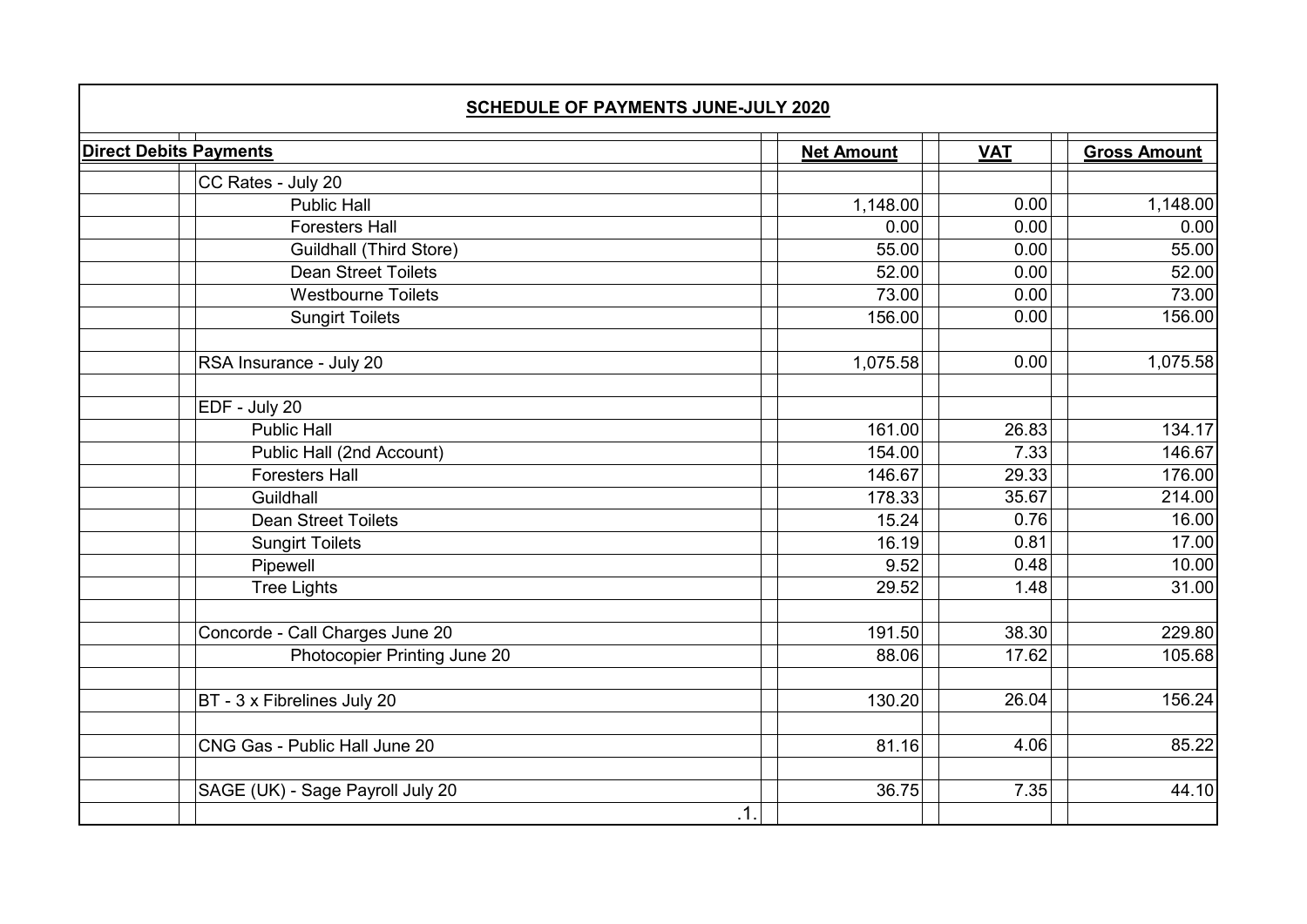|                  | SUEZ - Trade Waste June 20                          | 77.17    | 15.43 | $\overline{92.60}$ |
|------------------|-----------------------------------------------------|----------|-------|--------------------|
| <b>BACS Paid</b> |                                                     |          |       |                    |
| 57               | Glynn Valley Wear - Employee's Work Clothing        | 226.00   | 45.20 | 271.20             |
| 58               | <b>Complete Business - Office Supplies</b>          | 147.75   | 29.55 | 177.30             |
| 59               | Staff Expenses - Trago Mills - Maintenance Supplies | 15.33    | 2.99  | 18.32              |
|                  | Co-op - Refreshments                                | 4.80     | 0.00  | 4.80               |
|                  | Liskeard Signs - Public Toilets Covid-19            | 10.00    | 0.00  | 10.00              |
|                  | Toolstation Ltd - Line Marking Paint Covid-19       | 4.00     | 0.80  | 4.80               |
| 60               | Royal Voluntary Service - Covid-19 Emergency Fund   | 750.00   | 0.00  | 750.00             |
| 61               | Covex Wholesale - 6 x Touchless Soap Dispensers     | 416.41   | 83.28 | 499.69             |
| 62               | Print2Media - Rapson's Skatepark Covid-19 Sign      | 35.00    | 7.00  | 42.00              |
| 63               | <b>BCHS - Cleaning Supplies</b>                     | 65.06    | 8.20  | 73.26              |
| 64               | Young People Cornwall - Covid-19 Emergency Fund     | 350.00   | 0.00  | 350.00             |
| 65               | Rackspace - E-mail Mailboxes Support                | 27.54    | 0.00  | 27.54              |
| 66               | HM Revenue & Customs - Month 3                      | 2,424.69 | 0.00  | 2,424.69           |
| 67               | <b>Cornwall Council - Superannuation Month 3</b>    | 4,422.08 | 0.00  | 4,422.08           |
| 68               | Voice Group - Web Hosting & Support                 | 202.00   | 40.40 | 242.40             |
| 69               | Staff Expenses - Trago - Maintenance Supplies       | 53.75    | 10.74 | 64.49              |
|                  | <b>B &amp; M - Maintenance Supplies</b>             | 33.28    | 6.66  | 39.94              |
|                  | Poundland - Batteries for Hand Sanitisers           | 5.84     | 1.16  | 7.00               |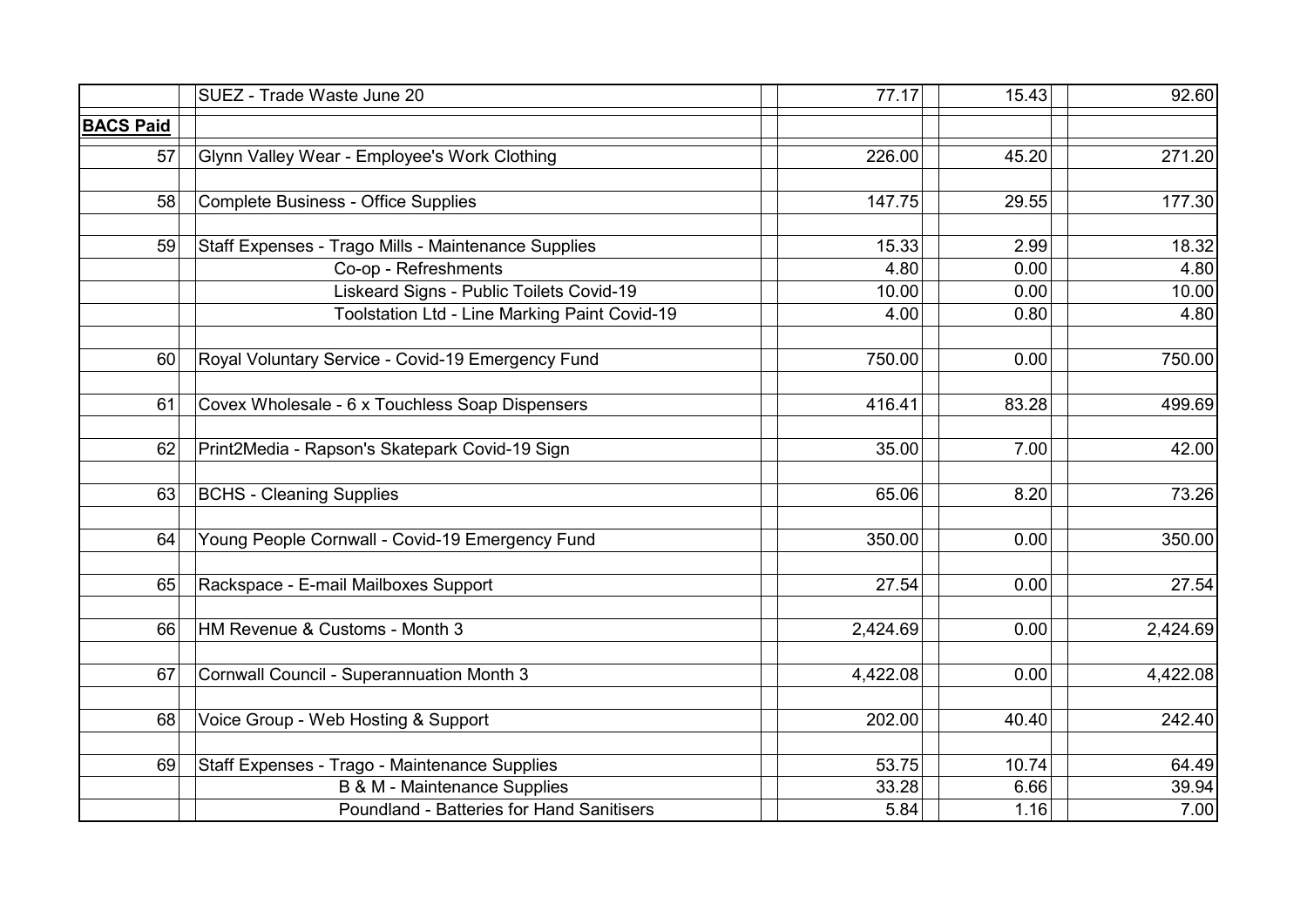|                              | .2.                                                     |          |       |          |
|------------------------------|---------------------------------------------------------|----------|-------|----------|
|                              | Co-op - Batteries for Hand Sanitisers                   | 7.00     | 1.40  | 8.40     |
|                              | H E Goldsworthy - Maintenance Supplies                  | 1.42     | 0.28  | 1.70     |
|                              | Cherry Buys - Batteries for Public Toilets              | 5.94     | 0.00  | 5.94     |
|                              |                                                         |          |       |          |
| 70                           | Print2Media - Rapson's & Thorn Park Covid-19 Signage    | 38.00    | 7.60  | 45.60    |
|                              |                                                         |          |       |          |
| 71                           | Dawson - Guildhall Clock Lightning Conductor Inspection | 85.00    | 17.00 | 102.00   |
| 72                           | Covex - 5 x Touchless Sanitiser Expensers               | 412.08   | 82.41 | 494.49   |
|                              |                                                         |          |       |          |
| 73                           | Screenprint &b Display Ltd - Covid-19 Pavement Stickers | 53.00    | 10.60 | 63.60    |
|                              |                                                         |          |       |          |
| 74                           | L Wadsworth - 5200 x Covid-19 Leaflet Deliveries        | 1,000.00 | 0.00  | 1,000.00 |
|                              |                                                         |          |       |          |
| 75                           | Bluemoon - 6000 x Community Booklets Printing           | 388.00   | 0.00  | 388.00   |
|                              |                                                         |          |       |          |
| 76                           | <b>Staff Expenses</b>                                   | 30.00    | 0.00  | 30.00    |
| <b>BACS Awaiting Payment</b> |                                                         |          |       |          |
| 77                           | Hudson Accounting - Internal Audit 2019/2020            | 950.00   | 0.00  | 950.00   |
|                              |                                                         |          |       |          |
| 78                           | Print2Media - 12 x Signs for Sanitiser Dispensers       | 34.92    | 6.98  | 41.90    |
|                              |                                                         |          |       |          |
| 79                           | Graphic Words - Second Covid-19 Leaflet Design          | 75.00    | 15.00 | 90.00    |
| 80                           | Safelincs Ltd - Foresters Hall Fire Door Hold Backs     | 491.93   | 98.39 | 590.32   |
| <b>Debit Card Payments</b>   |                                                         |          |       |          |
|                              |                                                         |          |       |          |
| 16 06 20                     | Just Gloves - Disposable Gloves                         | 60.05    | 4.09  | 64.14    |
| 23 06 20                     | Facebook Advert - Town Survey Promotion                 | 17.09    | 0.00  | 17.09    |
|                              |                                                         |          |       |          |
| 24 06 20                     | Seton - Paint & Floor Stickers                          | 54.26    | 10.85 | 65.11    |